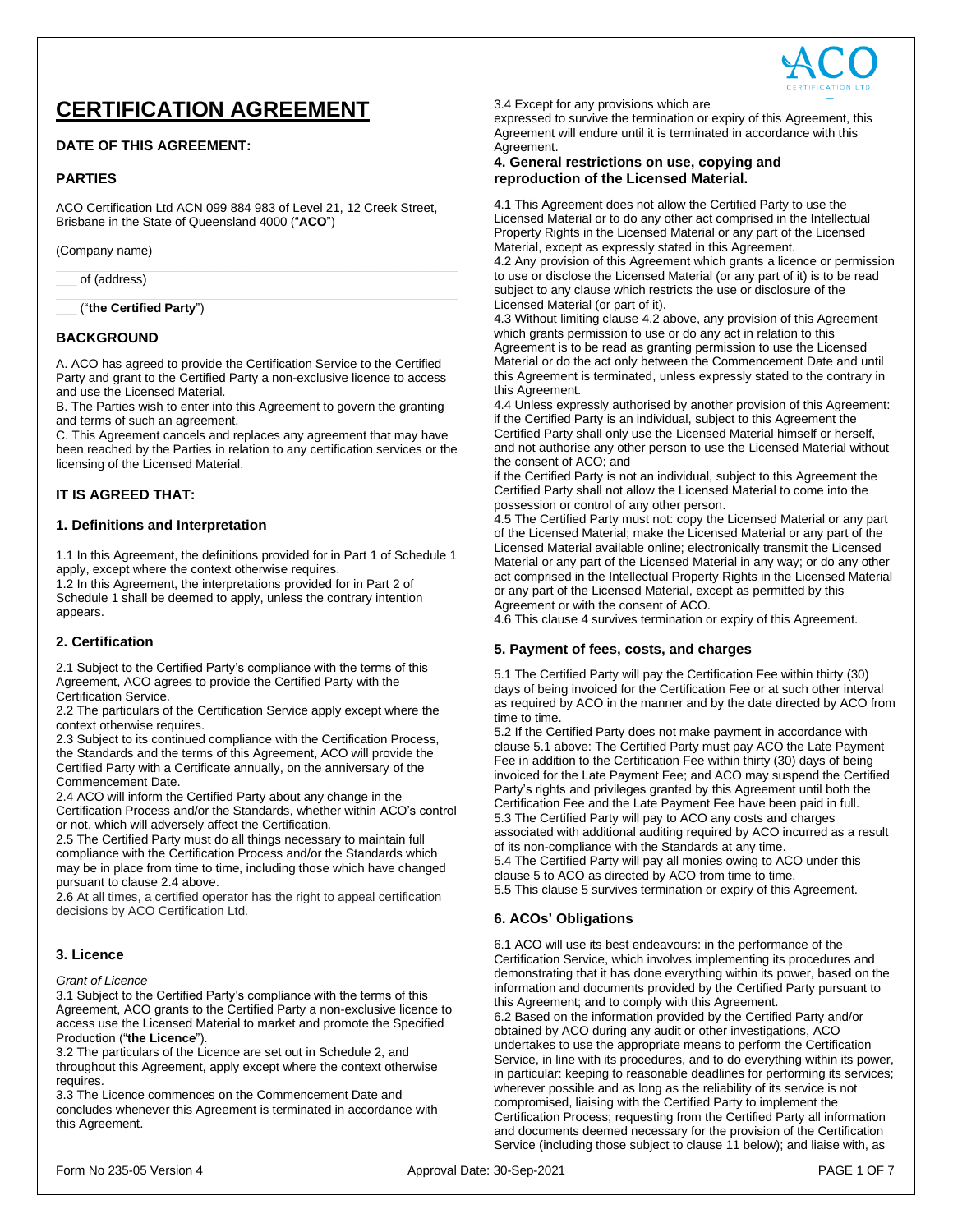

required, any committees responsible for compliance with the Standards and/or any other relevant technical committees.

6.3 ACO has no obligation, under the terms of this Agreement: to check that the Specified Production meets requirements other than those contained in the scope of Certification, such as legal or regulatory requirements for the products in general and their labelling (the Certified Party is entirely responsible for ensuring that the Specified Production can be sold in a particular market with a reference to the Standards); to check the findings recorded in the certificates of experts, suppliers or inspection bodies presented to it by the Certified Party; to issue a certificate for compliance with any public rules or private standards other than the Standards; or to ensure a supply outlet or source for the Specified Production.

# **7. Certified Party's Obligations**

#### The Certified Party:

7.1 must apply to ACO, each year before the anniversary of the Commencement Date, for Certification and use the Certification Number granted in conjunction with the use of the Licensed Material.

7.2 must use the Licensed Material only as allowed by the scope of Certification and in accordance with this Agreement.

7.3 acknowledges that incorrect references to the Certification Process, or misleading use of Licensed Material, Certificate, Certification, marks or any other mechanism for indicating a product is or has been certified by ACO, found in any form, can result in action by ACO including but not limited to: the issuing of corrective actions against the Certified Party; withdrawal of the Certificate.

publication of the Certified Party's transgression; and legal action. 7.4 must comply with all legislation, regulations and industry requirements, policies, by-laws, conditions, or any other instrument binding on the Certified Party from the Commencement Date until this Agreement is terminated.

7.5 must comply with any relevant Certification Process or ACO requirements when using the Licensed Material in communication media such as documents, brochures or advertising;

7.6 must comply fully with the Standards and any other relevant organic standards which may be in place from time to time, and adhere strictly to any requests and requirements issued by ACO between audits which apply to the Certification;

7.7 must notify ACO in writing if it changes its postal address, email address, telephone number, or contact person;

7.8 must make all necessary arrangements for the conduct of any audits required by ACO, including but not limited to:

the provision for examining and copying any of its documentation and records in relation to the Certification, the Licence and/or this Agreement; complete and uninterrupted access to conduct an inspection of any premises on which the Certification Service or Certification Process takes place; complete and uninterrupted access to inspect any additional or related external facilities or locations under the management of the Certified Party; and making available for review all systems of production, marketing, promotion and financial information; 7.9 must at all times allow ACO's auditors, reviewers, contracted laboratories, certification officers, accreditation personnel, relevant competent authorities or government bodies to assess any facilities or locations under the Certified Party's management, and lend all

reasonable assistance and resources for purposes related to Certification and investigation of any complaints which may have been made against the Certified Party;

7.10 must provide ACO, within thirty (30) days of such request, with a written statement of Turnover using the Certification Marks and/or ACO's name and/or ACO's label, as may be required by ACO, in respect of each Quarter the subject of the request;

7.11 must give notification of any change, circumstance or occurrence which may affect the Certified Party's ability to conform with the Certificate or the Certification, and must await written confirmation from ACO that these significant changes have been approved prior to the release of Specified Production following such changes;

7.12 must reproduce copies of the Certificate and any other document relating to Certification in their entirety or as specified by ACO in the Certification Process or at any other time;

7.13 must notify ACO immediately and in writing if there is any form of product contamination or product recall in relation to the Specified Production;

known to it relating to compliance with Certification and make these records available to ACO when requested, and takes appropriate action with respect to such complaints and any deficiencies found in the Specified Production that affects compliance with the Certificate or Certification; and documents any such actions taken;

7.15 must keep in the English language and maintain within their Certified Party's custody and control current records which accurately reflect the Turnover using the Certification Marks and/or ACO's name and/or ACO's label and outline full financial details pertaining to their operation;

7.16 must keep for at least twelve (12) months after the expiration of each Quarter the records referred to in clause 7.15 above in respect of that Quarter;

7.17 agrees to adhere to any sanctions imposed by ACO under this Agreement;

7.18 where the Certified Party decides to change its certifier from ACO to another body and accordingly terminate this Agreement (for the avoidance of doubt, the other body may in parts be referred to variously as a "Control Authority" or "Control Body"), the Certified Party acknowledges that ACO may transfer or transmit files held by ACO in relation to the Certified Party to the subsequent Control Authority or Control Body; and

7.19 accepts that there may be an exchange of information with other organic certification bodies as required if a) the certified operation or associated sublicenses are inspected by another certifier, b) certification is transferred to another certifier, including but not limited to the circumstances described in clause 7.18 above.

7.20 accepts that ACO will keep all records pertaining to certification for five (5) years, including on withdrawal of certification.

# **8. Relationship between the Parties**

8.1 Nothing in this Agreement will be construed to mean that one Party is the partner, agent, employee or representative of the other Party and neither Party has the power to incur obligations on behalf of or pledge the credit of the other Party.

8.2 The Certified Party acknowledges that its access to and use of the Licensed Material may suggest to third parties that the Certified Party is related to or part of the operational system of ACO, and the Certified Party will use its best endeavours to correct any misleading implications which become apparent to it as a result of the access and use to the Licensed Material granted under this Agreement.

8.3 This clause 8 survives termination or expiry of this Agreement.

# **9. Dispute Resolution**

9.1 If any dispute arises in relation to this Agreement, either Party may give written notice to the other Party that it has a complaint about the performance of the other Party ("**the Complaint")** and setting out the nature of the Complaint ("**the Dispute Notice**").

9.2 Upon service of the Dispute Notice, the Parties are to arrange a meeting and thereafter are to meet and endeavour to expeditiously resolve the Complaint.

9.3 If the Parties agree, the Complaint may be referred to a jointlyappointed expert ("**Expert**") for determination.

9.4 The determination of an Expert is final and binding on the Parties. 9.5 Each Party will bear its own costs of endeavouring to resolve the Complaint pursuant to this clause 9 and, if an Expert is appointed, will share equally the costs of the Expert.

9.6 Nothing in this clause 9 prevents a Party from instituting proceedings for the purpose of obtaining injunctive relief or specific performance to restrain any breach or prevent or compel performance under, or declaratory relief in relation to, this Agreement.

9.7 This clause 9 survives termination or expiry of this Agreement.

## **10. Intellectual Property Warranty**

10.1 ACO warrants that it owns the Australian Intellectual Property Rights in the Licensed Material, or has the right to licence the Licensed Material in Australia and the Australian Intellectual Property Rights in the Licensed Material under this Agreement.

10.2 The Certified Party acknowledges that except as provided in clause 10.1 above, ACO does not warrant that it owns any Intellectual Property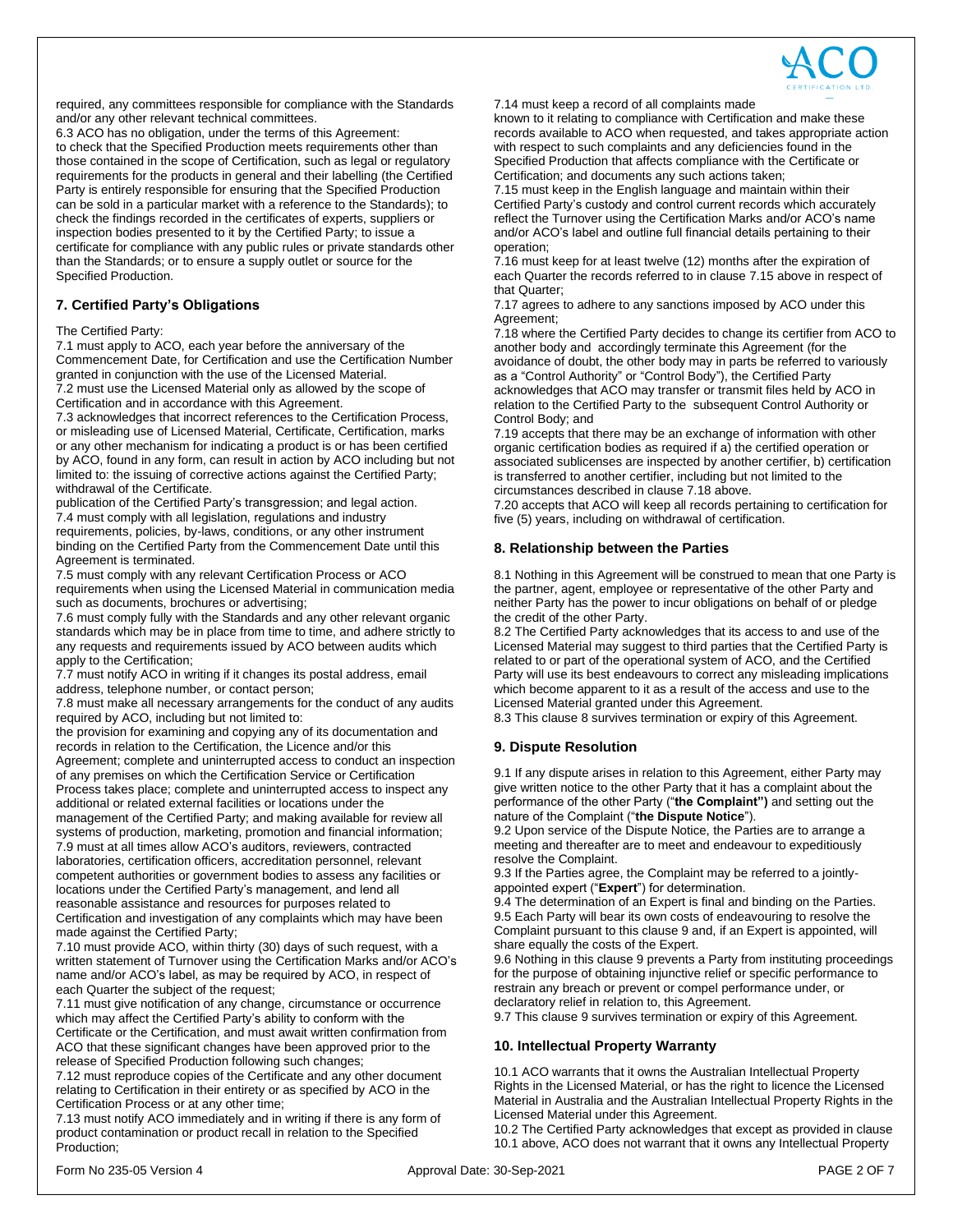

Rights in the Licensed Material or has any right to licence the Licensed Material or the Intellectual Property Rights in the Licensed Material. 10.3 If this Agreement licenses or otherwise allows the Certified Party to use or do any other act in relation to the Licensed Material outside Australia, then: the Certified Party acknowledges that it may be necessary for the Certified Party to obtain further licences, from third parties, in relation to such use or other act outside Australia; and the Certified Party agrees to obtain any such necessary third party licences.

## **11. Confidential Information and Privacy**

#### *Confidential Information*

11.1 Each Party will ensure that Confidential Information of the other Party is treated as confidential and will not, without the consent of the other Party, disclose or permit it to be disclosed to any other person, unless authorised or required by law.

11.2 Clause 11.1 above does not prevent a Party from disclosing Confidential Information of the other Party, on a confidential basis, to an employee of the disclosing Party who needs to know the Confidential Information (as part of the employee's employment with the first mentioned Party) in order for the disclosing Party to be able to use the Confidential Information in accordance with this Agreement or to exercise any right of the first mentioned Party arising under this Agreement.

11.3 The Certified Party will immediately notify ACO upon becoming aware of any breach of this clause 11.

11.4 Clauses 11.1, 11.2 and 11.3 above survive termination or expiry of this Agreement.

#### *Privacy and Disclosure of Personal Information*

11.5 The Certified Party acknowledges that: it consents to ACO collecting Personal Information to enable ACO to carry out its functions pursuant to this Agreement; all Personal Information obtained or created during the performance of the Certification Process or any activities in relation to Certification is considered proprietary information and will be regarded as confidential; Personal Information obtained from sources other than the Certified Party (for example, from a complainant or from regulators) will be treated as confidential; ACO will use its best endeavours to ensure that none of the employees, contractors or auditors involved in the implementation of this Agreement who may have any occasion to view, handle or obtain any Personal Information concerning the Certified Party, shall disclose any Personal Information received, nor use it for its own or any person's benefit; there shall be no obligation of confidentiality with respect to Personal Information that the Certified Party has made or makes available in the public domain, or has become publicly known through no wrongful act of ACO under this Agreement; the Certified Party consents to ACO making available to third parties, regardless of the medium used, the Certified Party's name, contact details and details of the Specified Production and, where applicable, Personal Information relating to the suspension or withdrawal of the Certificate; when ACO is required by law or bound or authorised by contractual arrangement to release any or all of the Personal Information, the Certified Party shall, unless prohibited by law, be notified of the Personal Information to be provided; and the Certified Party consents to ACO sharing limited relevant information with other organic certification bodies, competent authorities, control authorities and control bodies as defined by Article 63(2) of Regulation (EC) No 889/2008, may be necessary where verification of compliance and the integrity of organic produce is at stake.

11.6 A Party becoming aware of any breach of clause 11.5 above will immediately notify the other Party upon becoming aware of such breach. 11.7 ACO will investigate and make any necessary reports to government agencies or other external bodies who are required to be advised in the event where ACO believes or has reason to believe that the security of the Confidential Information (insofar as it relates to the Certified Party) has been accessed in a way such that is likely to cause serious harm to the person or persons to whom the information relates. 11.8 Clause 11.5 above survives termination or expiry of this Agreement.

#### *Moral Rights*

11.9 The Certified Party agrees to not infringe any of ACO's Moral Rights in the Licensed Material.

11.10 Clause 11.9 above survives termination or expiry of this Agreement.

## **12. Costs and charges**

12.1 Subject to clause 5 above, the Parties will pay their own costs and charges of and incidental to this Agreement.

12.2 Notwithstanding clause 12.1 above, any duty payable (including but not limited to stamp or transfer duty) in relation to this Agreement or otherwise in relation to the Licence will be the responsibility of the Certified Party.

## **13. Goods and Services Tax**

13.1 Except where provision is made to the contrary in this Agreement, the consideration payable by any Party under this Agreement represents the value of any taxable supply for which payment is made.

13.2 If a Party makes a taxable supply in connection with this licence agreement for a consideration which under clause 13.1 or clause 13.3 represents its value, then the Party liable to pay for the taxable supply must also pay, at the same time and in the same manner as the consideration is otherwise payable, the amount of any GST payable in respect of the taxable supply.

13.3 If this Agreement requires the Certified Party to pay, reimburse or contribute to an amount paid or payable by ACO in respect of an acquisition from a third party for which ACO is entitled to claim an input tax credit, the amount required to be paid reimbursed or contributed by the Certified Party will be the value of the acquisition by ACO plus, if ACO's recovery from the Certified Party is a taxable supply, any GST payable under clause 13.2 above.

# **14. Termination**

14.1 Without prejudice to any other rights ACO may have under this agreement or at law, ACO may terminate this Agreement immediately by notice in writing in any of the following circumstances, if: the Certified Party is in breach of any clause of this Agreement and such breach is not remedied within fourteen (14) days of written notice by ACO; in the reasonable opinion of ACO, the Certified Party becomes or threatens to become or is in jeopardy of becoming subject to any form of insolvency administration;

any amount due to ACO under this Agreement is not paid within fourteen (14) days of the date on which the amount became due and payable; the Certified Party at any time fails to hold Certification that is current; the Certified Party fails to comply with or apply the Standards and any other requirements in place from time to time for the Specified Use of the Specified Production; or the Certified Party participates in illegal activities.

14.2 Either Party may terminate this Agreement without reason upon the provision of three (3) months' notice of their intention given to the other Party, and any such termination does not affect any rights accrued or accruing to either Party under this Agreement until the termination takes effect.

14.3 Immediately upon termination of this Agreement, the Certified Party must: stop using the Licensed Material; destroy or deliver up and surrender to ACO, at their own cost, all labels, packaging and other materials showing the Licensed Material, and acknowledges that in the event the Certified Party does not comply promptly with this directive, ACO will employ any means necessary to carry out the required tasks and recoup costs incurred from the Certified Party; and not claim, advertise or warrant that the Certified Party is or was licensed, certified or approved by ACO.

## **15. Indemnity**

15.1 The Certified Party agrees to continually indemnify ACO and its officers and employees against any loss, cost, expense, damage and liability of any kind (including consequential damage and liability in negligence and reasonable legal costs and expenses) incurred by any of those indemnified where the loss, cost, expense, damage or liability arises directly or indirectly from or is related to any claim, demand, suit, action or proceeding by any person (including the Certified Party) against any of those indemnified, and such claim, demand, suit, action or proceeding is in relation to, or arising out of, in connection with, or in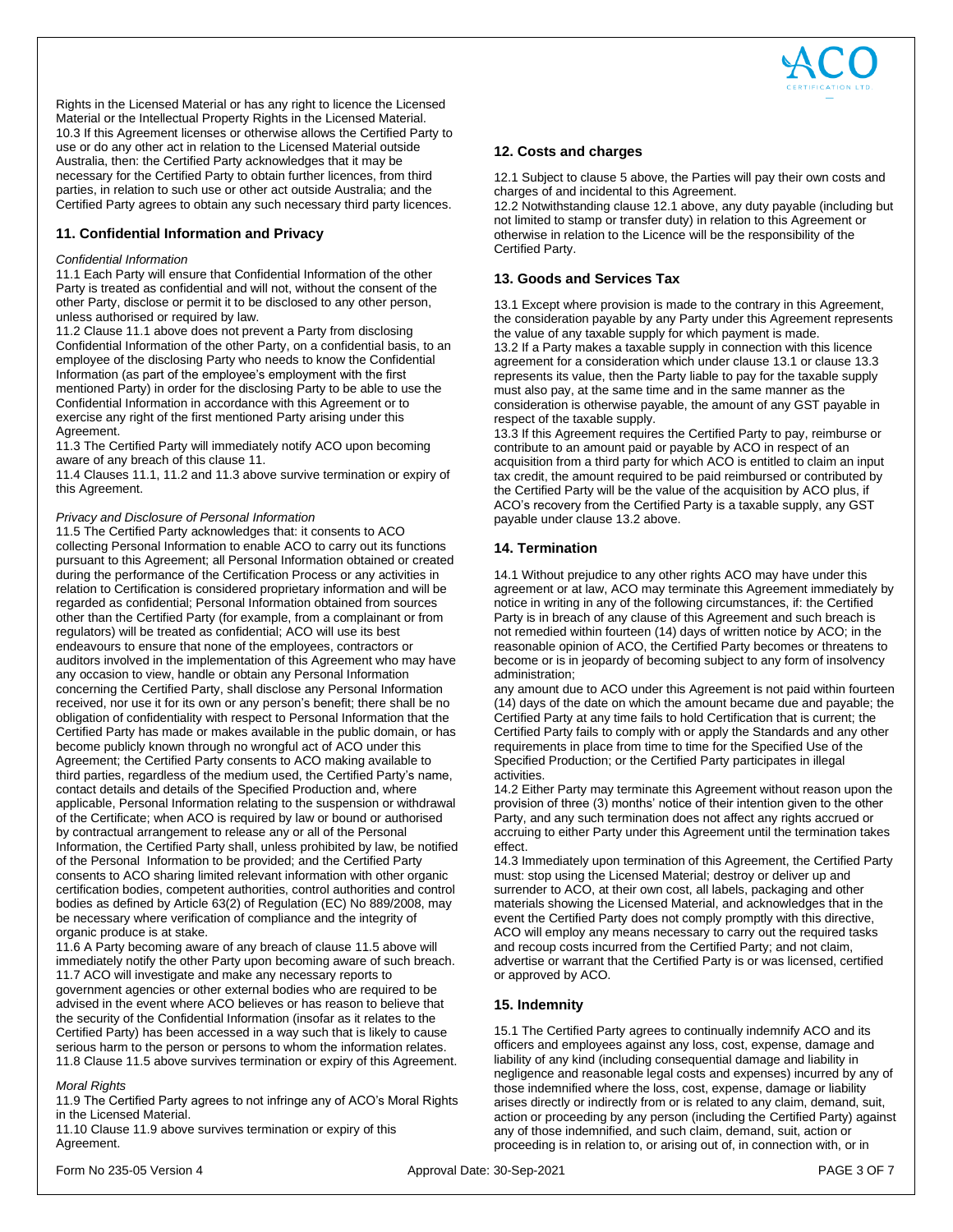

respect of the Licensed Material (or any information contained in the Licensed Material), or any other product made using the Licensed Material; against any loss, cost, expense, damage and liability of any kind (including consequential damage and liability in negligence and reasonable legal costs and expenses) incurred by ACO in relation to any actual or potential compromise of the security of certain Confidential Information as described in clause 11.7 above; or any breach by the Certified Party of this Agreement, **("the Indemnity").**

15.2 The Indemnity will be granted irrespective of whether legal proceedings are instituted and the means, manner or nature of any settlement, compromise or determination.

15.3 A person or other legal entity which is indemnified by the Certified Party under this clause 15 may recover a payment from the Certified Party under the Indemnity before it makes the payment in respect of which the Indemnity is given.

15.4 This clause 15 survives the termination or expiry of this Agreement.

## **16. Limitation of Liability**

16.1 To the full extent permitted by applicable law, in no event will ACO be liable to the Certified Party on any legal basis (including, without limitation, negligence) for any loss or damage whatsoever, including (without limitation) loss of production or operation time; loss, damage or corruption of data or records; or loss of anticipated savings, opportunity, revenue, profit or goodwill, or other economic loss; or any special, incidental, consequential, punitive or exemplary damages arising out of or in connection with this Agreement, provision of the Certification Service or the use of the Licensed Material, even if ACO has been advised of the possibility of such damages.

16.2 If applicable legislation implies warranties or conditions on the part of ACO, or imposes obligations or liability on ACO in respect of this Agreement that cannot be wholly or partly excluded, restricted or modified, ACO's liability is limited to: in the case of goods, any one or more of the replacement of the goods or the supply of equivalent goods; the repair of the goods; the payment of the cost of replacing the goods or of acquiring equivalent goods; or the payment of the cost of having the goods repaired; or in the case of services: the supplying of the services again; or the payment of the cost of having the services supplied again. 16.3 The Certified Party undertakes to do all that is necessary in order to mitigate and/or limit as far as possible any loss that may be sustained on account of a fault committed by ACO.

16.4 ACO will, at all times under this Agreement, have in place an insurance policy which covers damage for which it may be held liable in the performance of its obligations under this Agreement. 16.5 This clause 16 survives termination or expiry of this Agreement.

## **17. General**

#### *Warranty*

17.1 The Certified Party warrants that in entering this Agreement and performing their obligations under this Agreement, they will not be in breach of an obligation owed to, or infringe the rights of, any person.

#### *Reading down*

17.2 If any provision of this Agreement is void, voidable, unenforceable, or illegal in its terms but would not be void, voidable, unenforceable or illegal if it were read down and it is capable of being read down, then that provision will be read down accordingly.

#### *Severance of provisions*

17.3 If, notwithstanding clause 17.2 above, a provision of this Agreement is or, but for this clause 17.3, would be void, voidable, unenforceable, or illegal: if the provision would not be void, voidable, unenforceable or illegal if a word or words were omitted, then that word or those words are severed; or in any other case, the whole provision is severed, and the remainder of this Agreement will be of full force and effect.

## *Entire agreement*

17.4 This Agreement constitutes the sole and entire agreement between the Parties relating in any way to the subject matter of this Agreement and no oral or written warranties, representations, guarantees or other terms or conditions of any nature not contained in this Agreement shall be of any force provided that any terms or conditions implied by law shall continue to be implied except to the extent that

they are inconsistent with any express term of this Agreement. *No merger*

17.5 The covenants, conditions, provisions, and warranties in this Agreement do not merge or terminate on completion. *Further Assurances*

17.6 Each Party must, at its own expense, do everything reasonably necessary to give full effect to this Agreement.

#### *Waiver*

17.7 The failure, delay, or omission by a Party to exercise a power or right conferred on that Party by this Agreement will not operate as a waiver of that power or right, and any single exercise of a power or right will not preclude another exercise of that power or right, or the exercise of another power or right under this Agreement.

17.8 A waiver of a provision of this Agreement, or consent by one Party to a departure by the other Party from a provision of the Agreement, must be in writing and signed by both parties.

#### *Variation*

17.9 This Agreement may only be varied by a document signed by or on behalf of each of the Parties.

#### *Assignment*

17.10 The Certified Party must not assign this Agreement in whole or in part and must not grant any sub-licence in respect of the Licensed Material or any part of the Licensed Material, without the prior written consent of ACO, which consent may be given or withheld in the absolute discretion of ACO.

#### *Governing law and jurisdiction*

17.11 This Agreement shall be governed by and construed with reference to the laws in force in the State of Queensland and each Party hereby submits unconditionally to the jurisdiction of the appropriate courts of the State of Queensland and any courts competent to hear appeals from those courts.

#### *Force Majeure*

17.12 If a Party is prevented from or delayed in performing an obligation by Force Majeure, and promptly acts to mitigate or remove the Force Majeure and its effect, then the obligation is suspended during, but for no longer than, the period the Force Majeure continues and any further period that is reasonable in the circumstances.

17.13 If either Party is unable to perform its obligations under this Agreement due to Force Majeure and the inability continues for a period of thirty (30) days, either Party may terminate this Agreement immediately on providing notice to the other Party.

#### *Electronic Version and Counterparts*

17.14 This Agreement may be executed in any number of counterparts and all the counterparts together shall make one instrument/agreement. 17.15 This Agreement may be validly created by counterparts sent by facsimile and/or email. The parties agree to be bound by copies of this agreement which have been signed and/or facsimiled or emailed. 17.16 The Parties further agree that they will be bound by, have complied with, and will comply with the Electronic Transactions Act 2001 (Qld) in relation to the execution of this Agreement.

## **18. Notices**

#### *Service of notice*

18.1 Any notice, approval, consent, or other communication under this Agreement must be in writing, and delivered personally or given by prepaid registered post, email or facsimile to a Party at the address of that Party indicated in this Agreement, or to another address as that Party may from time to time notify to the other for the purposes of this clause.

#### *Proof of service*

18.2 Proof of posting by prepaid registered post or of dispatch of facsimile will be proof of receipt, in the case of a letter, on the third day after posting; in the case of facsimile, on the day immediately following dispatch, provided that the sender's facsimile machine produces a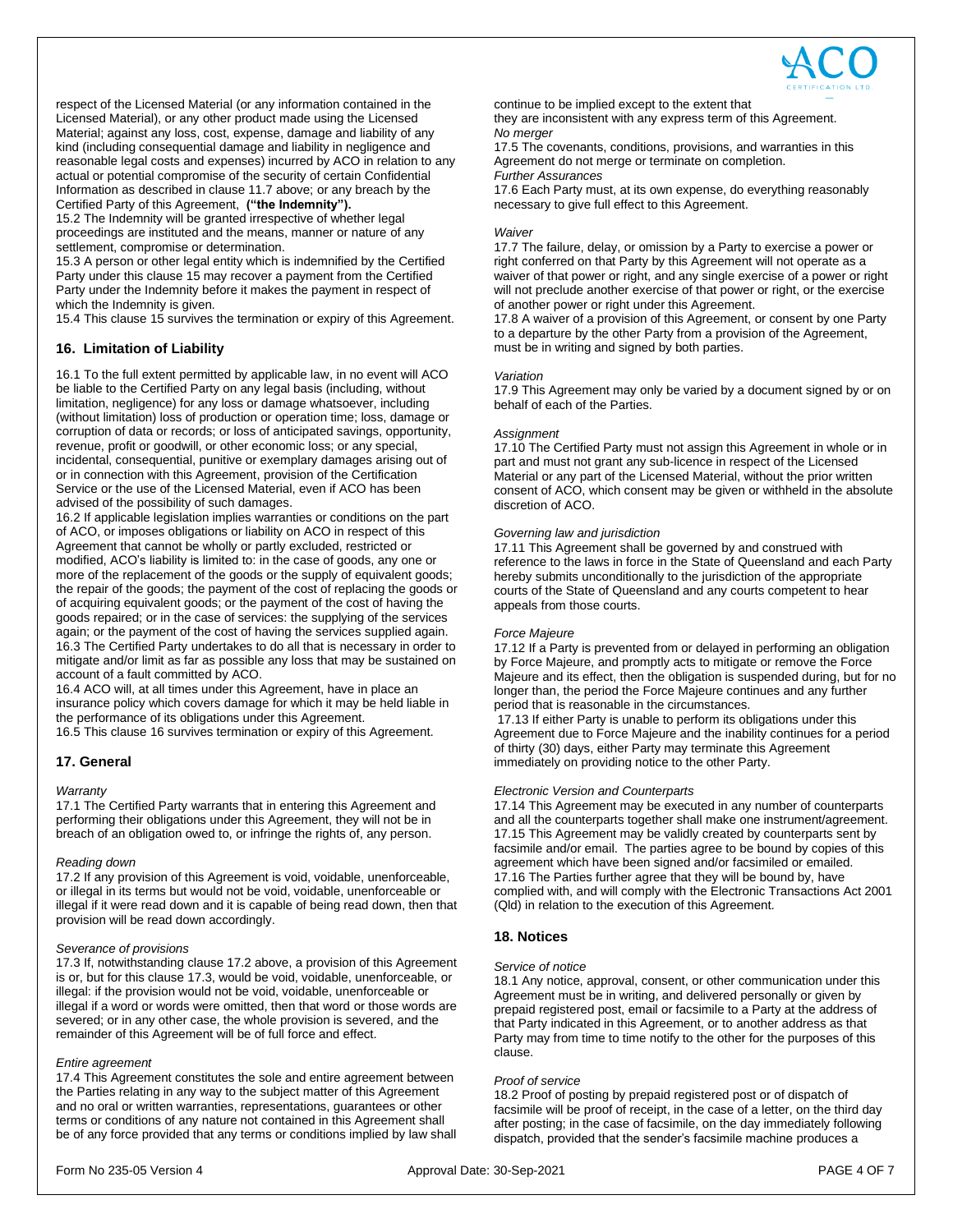

simultaneous report of successful transmission; in the case of email, upon the non-receipt by the sender of an unsuccessful transmission notification within 48 hours of dispatch.

## **SCHEDULE 1**

# **Part 1: Definitions**

| <b>Australian Intellectual Property</b> | means copyright, trade mark, design, patent, semiconductor or circuit layout rights, trade, or other                                                                                                                                                                                                                                                                                                                                                                                                   |
|-----------------------------------------|--------------------------------------------------------------------------------------------------------------------------------------------------------------------------------------------------------------------------------------------------------------------------------------------------------------------------------------------------------------------------------------------------------------------------------------------------------------------------------------------------------|
| <b>Rights</b>                           | proprietary rights, or any rights to registration of such rights existing in Australia, or protected by statute in                                                                                                                                                                                                                                                                                                                                                                                     |
|                                         | Australia from time to time, whether created before, on or after the Commencement Date, but excludes                                                                                                                                                                                                                                                                                                                                                                                                   |
|                                         | Moral Rights.                                                                                                                                                                                                                                                                                                                                                                                                                                                                                          |
| <b>Certification Marks</b>              | means any mark, logo, insignia, design or other indicator which ACO may from time to time allow the<br>Certified Party to use in order to indicate Certification.                                                                                                                                                                                                                                                                                                                                      |
| <b>Certificate</b>                      | means the document of Certification of the Certified Party.                                                                                                                                                                                                                                                                                                                                                                                                                                            |
|                                         |                                                                                                                                                                                                                                                                                                                                                                                                                                                                                                        |
| <b>Certification</b>                    | means approval by ACO that the Certified Party satisfies the Standards, and any additional standards<br>and/or requirements of ACO in respect of the Specified Use of the Specified Production.                                                                                                                                                                                                                                                                                                        |
| <b>Certification Number</b>             | means the number assigned by ACO when issuing the Certificate.                                                                                                                                                                                                                                                                                                                                                                                                                                         |
| <b>Certification Process</b>            | means ACO's process investigating the Certified Party in order to provide the Certified Party with<br>Certification and a Certification Number.                                                                                                                                                                                                                                                                                                                                                        |
| <b>Certification Service</b>            | means that service undertaken by ACO in its carrying out the Certification Process, and any related<br>activities.                                                                                                                                                                                                                                                                                                                                                                                     |
| <b>Confidential Information</b>         | means all information of either Party that is confidential by nature or circumstance, and includes all<br>information passing from one Party to the other Party relating to the business or operations of the first<br>mentioned Party (including, but not limited to, trade secrets, drawings, know-how, technical and financial<br>information, source and object code, business and marketing plans, projections, and other information of<br>whatever description and in whatever form),           |
|                                         | except that:<br>"Confidential Information" does not include information which a recipient Party (that is, a Party who would                                                                                                                                                                                                                                                                                                                                                                            |
|                                         | be bound by a duty of confidentiality under this Agreement in relation to the information if it were<br>"Confidential Information") can reasonably demonstrate:<br>is already in the public domain, or after the date of this Agreement becomes part of the public<br>$\bullet$                                                                                                                                                                                                                        |
|                                         | domain, other than as a result of an unauthorised disclosure by the recipient Party; or<br>is, or becomes, available to the recipient Party from a third party lawfully in possession of that<br>$\bullet$<br>information and who has the lawful power to disclose such information to the recipient Party; or<br>was known to the recipient Party before its disclosure under this Agreement, or is independently<br>$\bullet$<br>developed by the recipient Party during the term of this Agreement. |
| <b>Force Majeure</b>                    | means a circumstance beyond the reasonable control of a Party, which results in that Party being unable<br>to perform an obligation on time, and is limited to:<br>natural events such as fire, flood or earthquake;<br>$\bullet$<br>national emergency;<br>$\bullet$<br>terrorist act; or<br>$\bullet$<br>war.                                                                                                                                                                                        |
| <b>GST</b>                              | means GST as that term is defined in A New Tax System (Goods and Services Tax) Act 1999 (Cth).                                                                                                                                                                                                                                                                                                                                                                                                         |
| <b>Intellectual Property Rights</b>     | means includes copyright, trade mark, design, patent, trade, or other proprietary rights, or any rights to<br>registration of such rights protected by statute from time to time, whether created before, on or after the<br>Commencement Date, but excludes Moral Rights.                                                                                                                                                                                                                             |
| <b>Moral Rights</b>                     | means the right of integrity of authorship, the right of attribution of authorship and the right to not have<br>authorship falsely attributed, more particularly as conferred by the Copyright Act 1968 (Cth), and rights of a<br>similar nature anywhere in the world whether existing before, on or after the Commencement Date.                                                                                                                                                                     |
| <b>Personal Information</b>             | means any other information or an opinion (including information or an opinion forming part of a database),<br>whether true or not and whether recorded in a material form or not, about an individual whose identity is<br>apparent or can reasonably be ascertained from the information or opinion.                                                                                                                                                                                                 |
| Quarter                                 | means each three-month period ending on the last days of March, June, September and December<br>respectively.                                                                                                                                                                                                                                                                                                                                                                                          |

# **Part 2: Interpretation**

In this agreement, unless the contrary intention appears:

- A reference to a clause, subclause, paragraph or schedule is a reference to a clause, subclause, paragraph or schedule in this Agreement.
- A reference to a subclause is a reference to the relevant subclause in the clause where the reference is made, and a reference to a paragraph is a reference to the relevant paragraph of the subclause in which the reference is made.
- A cross-reference to a clause number is a reference to all of that clause's subclauses.
- Headings are for convenience only and do not affect the interpretation of this Agreement, nor do they have any effect in limiting or extending the language of the provisions to which they refer.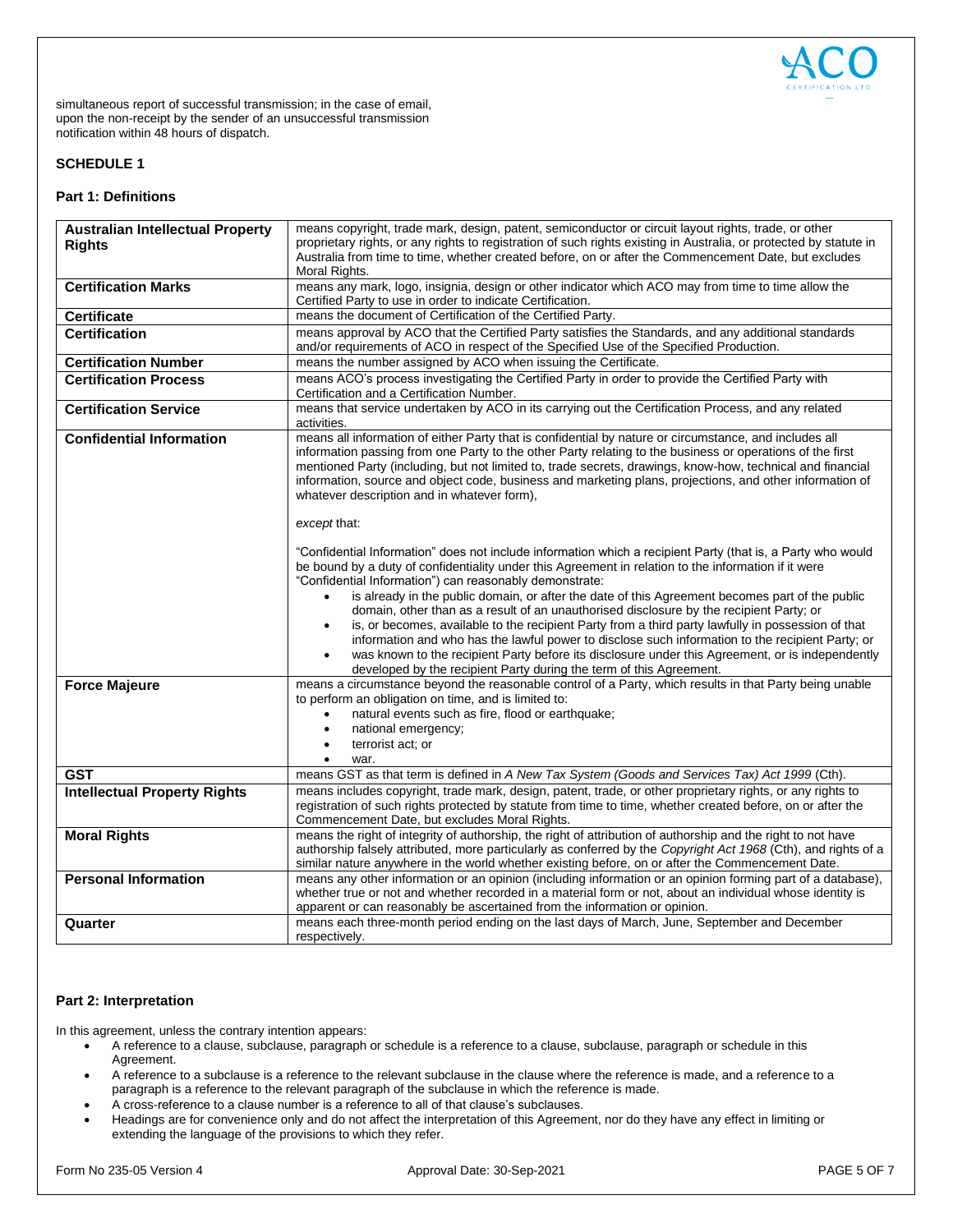

- The singular includes the plural and vice versa.
- The word "including" means "including, but not limited to" and the word "includes" means "includes without limitation.
- Where a word of phrase is given a particular meaning, other parts of speech and grammatical forms of that word or phrase have corresponding meanings.
- A reference to this Agreement or any other instrument includes any variation of, supplement to, replacement of or novation of this Agreement or that other instrument, as the case may be.
- The word "person" includes an individual, company, partnership, joint venture, association, corporation or other body corporate or governmental agency.
- A reference to a person includes that person's executors, administrators, successors, substitutes (including, but not limited to, by novation) and permitted assigns.
- A reference to any legislation or to any provision of any legislation includes any amendments to that legislation, any consolidation or replacement of it, and any subordinate legislation made under it.
- A reference to monetary value is a reference to Australian dollars.
- Derivatives of any term to which a meaning is assigned in this licence agreement have the corresponding meaning.
- Words and phrases in clause 13 have the meaning attributed to them by *A New Tax System (Goods and Services Tax) Act 1999* (Cth).

# **SCHEDULE 2**

| <b>Commencement Date</b>             | means the date of this Agreement.                                                                                                                                                                                                                                                                                                                                                                                                                                                                                                                                                                                                                                                                             |
|--------------------------------------|---------------------------------------------------------------------------------------------------------------------------------------------------------------------------------------------------------------------------------------------------------------------------------------------------------------------------------------------------------------------------------------------------------------------------------------------------------------------------------------------------------------------------------------------------------------------------------------------------------------------------------------------------------------------------------------------------------------|
| <b>Late Payment Fee</b>              | means the term, and associated fees, included in the definition of the term "Late Payment<br>Administration Charge" in the Fee Schedule.                                                                                                                                                                                                                                                                                                                                                                                                                                                                                                                                                                      |
| <b>Certification Fee</b>             | means, together, the Certification Application Fee, Annual Fees, Industry Development Levy and<br>Other Fees.                                                                                                                                                                                                                                                                                                                                                                                                                                                                                                                                                                                                 |
| <b>Certification Application Fee</b> | means the fees listed in the Fee Schedule under the heading "Certification Application" as<br>applicable to the certification of the Certified Party.                                                                                                                                                                                                                                                                                                                                                                                                                                                                                                                                                         |
| <b>Annual Fee</b>                    | means the fees listed in the Fee Schedule under the heading "Annual Fees" as applicable to the<br>certification of the Certified Party.                                                                                                                                                                                                                                                                                                                                                                                                                                                                                                                                                                       |
| <b>Industry Development Levy</b>     | means the fees listed in the Fee Schedule under the heading "Industrial Development Levy<br>(IDL)" as applicable to the certification of the Certified Party.                                                                                                                                                                                                                                                                                                                                                                                                                                                                                                                                                 |
| <b>Other Fees</b>                    | means the fees listed in the Fee Schedule under the heading "Other" as applicable to the<br>certification of the Certified Party.                                                                                                                                                                                                                                                                                                                                                                                                                                                                                                                                                                             |
| <b>Fee Schedule</b>                  | means a schedule of fees in relation to certain fees to be paid by the Certified Party, which will<br>be maintained by ACO and which may be updated from time to time, notice of such an update to<br>be given by ACO to the Certified Party as soon as reasonably practicable after the<br>implementation of any such update.                                                                                                                                                                                                                                                                                                                                                                                |
| <b>Labelling Guide</b>               | means a guide containing labels to be used by the Certified Party in accordance with the terms<br>of this Agreement, which will be maintained by ACO and which may be updated from time to<br>time, notice of such an update to be given by ACO to the Certified Party as soon as reasonably<br>practicable after the implementation of any such update.                                                                                                                                                                                                                                                                                                                                                      |
| <b>Licensed Material</b>             | means the terms, logos and registered trademark licensed for use by ACO and which are<br>contained in the Labelling Guide.                                                                                                                                                                                                                                                                                                                                                                                                                                                                                                                                                                                    |
| <b>Minimum Fee</b>                   | means that term as it is defined in the Fee Schedule.                                                                                                                                                                                                                                                                                                                                                                                                                                                                                                                                                                                                                                                         |
| <b>Specified Production</b>          | means the produce or products shown on the Certificate's annex.                                                                                                                                                                                                                                                                                                                                                                                                                                                                                                                                                                                                                                               |
| <b>Specified Use</b>                 | means the labelling of produce or products shown on the Certificate's annex.                                                                                                                                                                                                                                                                                                                                                                                                                                                                                                                                                                                                                                  |
| (the) Standards                      | means any of the following which are agreed by the Parties from time to time to be the relevant<br>Certification for the purposes of this Agreement:<br>Australian Certified Organic Standard<br>$\bullet$<br>National Standard for Organic and Biodynamic Produce<br>٠<br>European Organic Regulations<br>$\bullet$<br>Canadian Organic Regime<br>$\bullet$<br><b>COSMOS</b><br>$\bullet$<br><b>IFOAM Norms</b><br>$\bullet$<br>Japanese Agricultural Standard<br>Korean Organic Standard<br>$\bullet$<br>National Organic Program<br>$\bullet$<br><b>OGA</b><br>$\bullet$<br>Australian Organic Registered Products<br>$\bullet$<br>Australian Certified Non-GMO Standard (Australian Organic)<br>$\bullet$ |
| <b>Turnover</b>                      | means the amount received as the Certified Party's sale price (which excludes GST) of all the<br>Specified Production less any refunds given. A sale or a charge on credit or terms is treated as if<br>the full amount was received on the invoice date irrespective of when the Certified Party receives<br>payment of the price (if at all).                                                                                                                                                                                                                                                                                                                                                               |